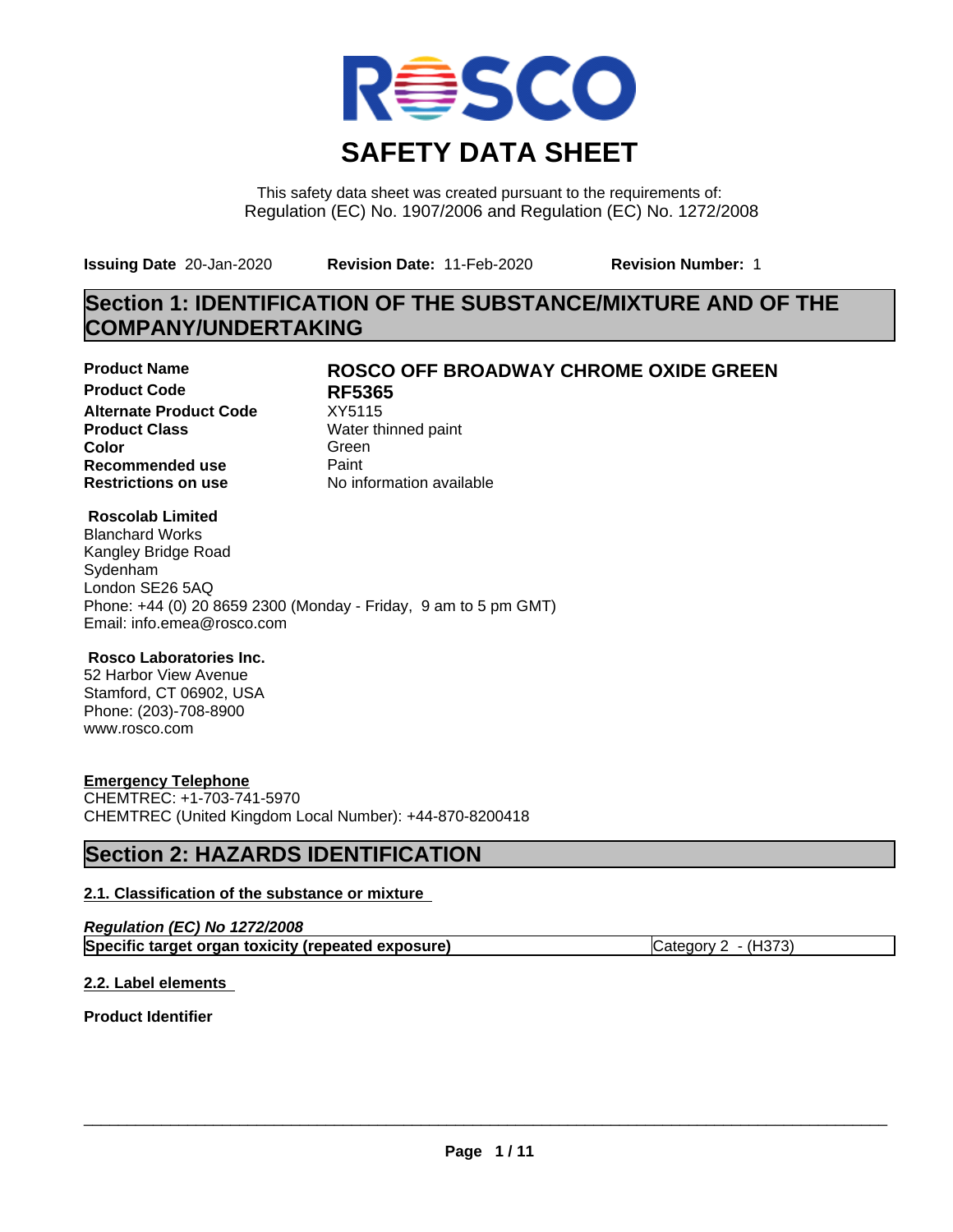

Contains Cristobalite **Signal word** Warning

**Hazard statements**

H373 - May cause damage to organs through prolonged or repeated exposure

### **Precautionary Statements - EU (§28, 1272/2008)**

P101 - If medical advice is needed, have product container or label at hand

P102 - Keep out of reach of children

P260 - Do not breathe dust/fume/gas/mist/vapors/spray

P314 - Get medical advice/attention if you feel unwell

P501 - Dispose of contents/container to industrial incineration plant

### **2.3. Other hazards**

**General Hazards** No information available

# **Section 3: COMPOSITION/INFORMATION ON INGREDIENTS**

### **3.1 Substances**

Not applicable

### **3.2 Mixtures**

| <b>Chemical name</b>                                           | <b>EINECS/ELINCS No.</b> | <b>CAS No.</b> | Weight-%      | <b>Classification</b><br>according to<br><b>Regulation (EC) No.</b><br>1272/2008 [CLP] | <b>REACH registration</b><br>number |
|----------------------------------------------------------------|--------------------------|----------------|---------------|----------------------------------------------------------------------------------------|-------------------------------------|
| Chromium oxide                                                 | 215-160-9                | 1308-38-9      | $>=10 - 15$   | Not available                                                                          | Not available                       |
| Cristobalite                                                   | 238-455-4                | 14464-46-1     | $>= 5 - 10$   | STOT RE 1 (H372)                                                                       | Not available                       |
| Diatomaceous silica.<br>flux-calcined                          | 272-489-0                | 68855-54-9     | $>= 1 - 5$    | STOT RE 2 (H373)                                                                       | Not available                       |
| Propylene glycol                                               | 200-338-0                | $57 - 55 - 6$  | $>=1 - 5$     | Not available                                                                          | 101-2119456809-23-02<br>24          |
| Titanium dioxide                                               | 236-675-5                | 13463-67-7     | $>=0.3 - 0.5$ | Not available                                                                          | 101-2119489379-17-01<br>68          |
| Aluminum oxide                                                 | 215-691-6                | 1344-28-1      | $>=0.3 - 0.5$ | Not available                                                                          | Not available                       |
| Distillates, petroleum,<br>solvent-refined heavy<br>paraffinic | 265-090-8                | 64741-88-4     | $>=0.1 - 0.3$ | Repr. 2 (H361)<br>STOT RE 1 (H372)<br>Asp. Tox 1 (H304)                                | Not available                       |

*Full text of H- and EUH-phrases: see section 16*

# **Section 4: FIRST AID MEASURES**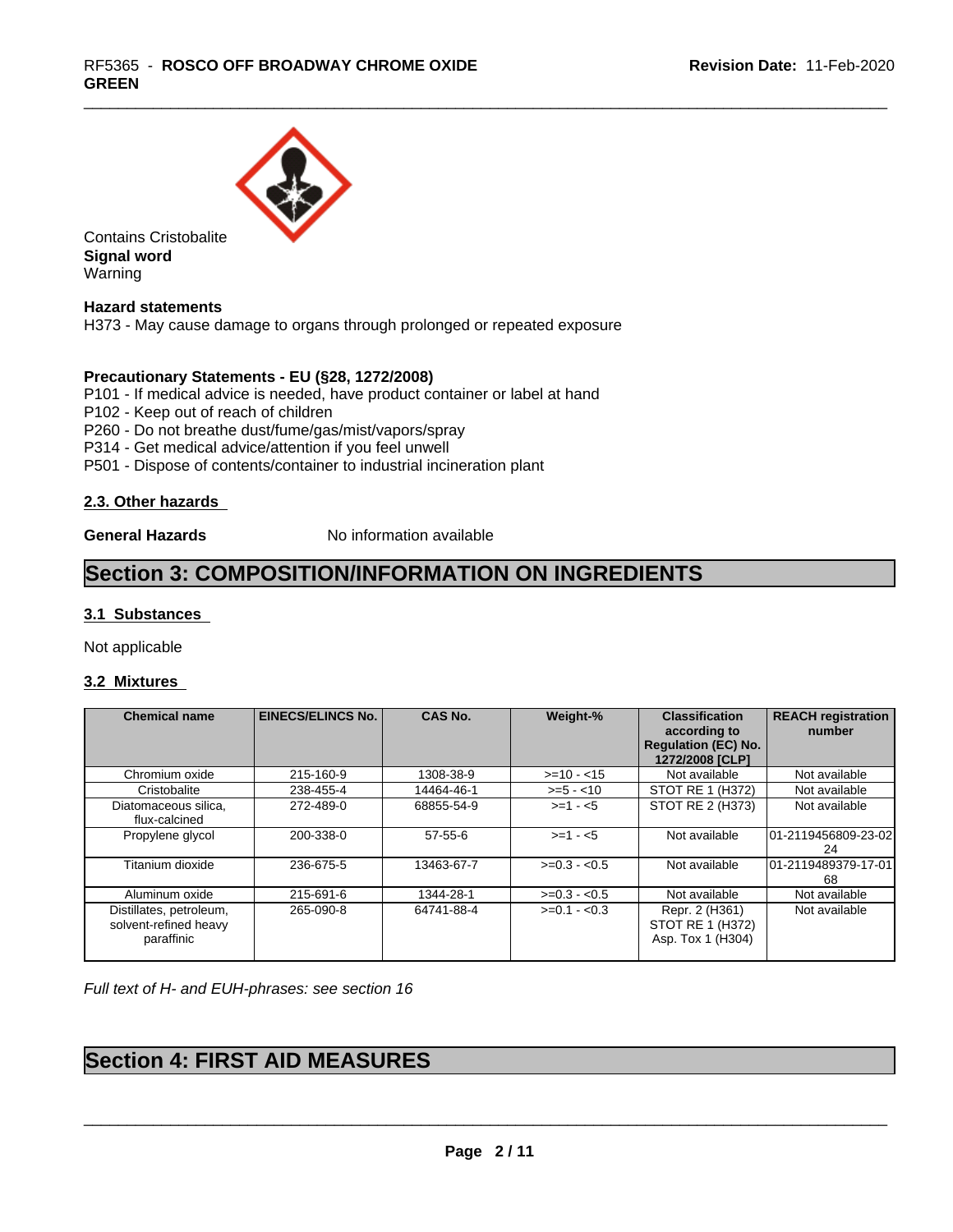### **4.1. Description of first aid measures**

| Description of first aid measures |                                                                                                          |
|-----------------------------------|----------------------------------------------------------------------------------------------------------|
| <b>General Advice</b>             | No hazards which require special first aid measures.                                                     |
| <b>Eye Contact</b>                | Rinse thoroughly with plenty of water for at least 15<br>minutes and consult a physician.                |
| <b>Skin Contact</b>               | Wash off immediately with soap and plenty of water while<br>removing all contaminated clothes and shoes. |
| <b>Inhalation</b>                 | Move to fresh air. If symptoms persist, call a physician.                                                |
| Ingestion                         | Clean mouth with water and afterwards drink plenty of<br>water. Consult a physician if necessary.        |

### **4.2. Most important symptoms and effects, both acute and delayed**

**Most Important Symptoms/Effects** None known.

**4.3. Indication of any immediate medical attention and special treatment needed** 

**Notes To Physician Treat symptomatically.** 

# **Section 5: FIRE FIGHTING MEASURES**

| Use extinguishing measures that are appropriate to local<br>circumstances and the surrounding environment. |
|------------------------------------------------------------------------------------------------------------|
| No information available.                                                                                  |
| 5.2. Special hazards arising from the substance or mixture                                                 |
| Closed containers may rupture if exposed to fire or<br>extreme heat.                                       |
| No.                                                                                                        |
| No.                                                                                                        |
|                                                                                                            |
| Wear self-contained breathing apparatus and protective<br>suit.                                            |
|                                                                                                            |

# **Section 6: ACCIDENTAL RELEASE MEASURES**

### **6.1. Personal precautions, protective equipment and emergency procedures**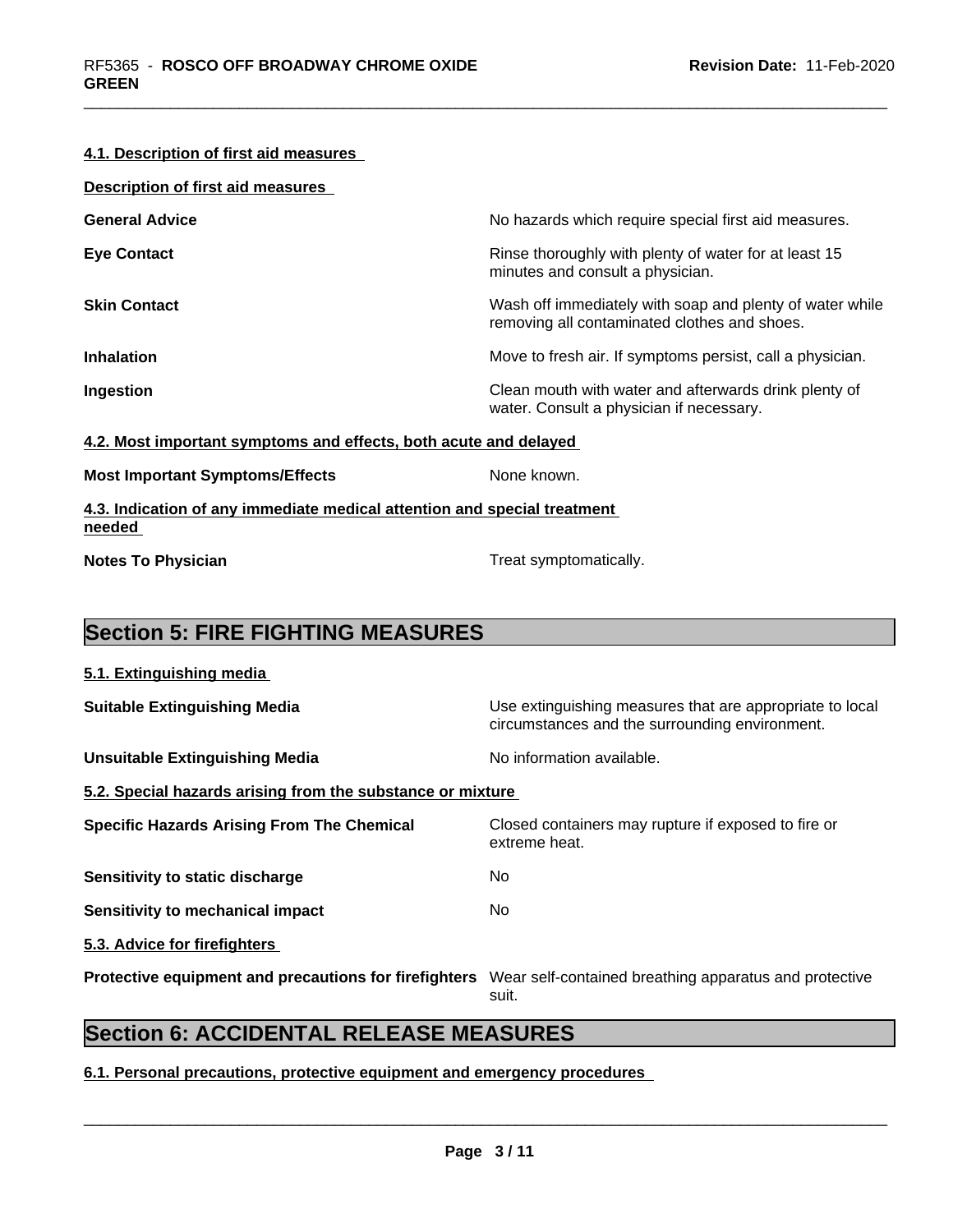| <b>Personal Precautions</b>                                       | Avoid contact with skin, eyes and clothing. Ensure<br>adequate ventilation.                                                                                                      |
|-------------------------------------------------------------------|----------------------------------------------------------------------------------------------------------------------------------------------------------------------------------|
| <b>Other Information</b>                                          | Observe all relevant local and international regulations.                                                                                                                        |
| 6.2. Environmental precautions                                    |                                                                                                                                                                                  |
| <b>Environmental precautions</b>                                  | Prevent spreading of vapors through sewers, ventilation<br>systems and confined areas.                                                                                           |
| 6.3. Methods and material for containment and cleaning up         |                                                                                                                                                                                  |
| <b>Methods for Containment</b>                                    | Absorb with inert material and place in suitable container<br>for disposal.                                                                                                      |
| <b>Methods for Cleaning Up</b>                                    | Clean contaminated surface thoroughly.                                                                                                                                           |
| 6.4. Reference to other sections                                  |                                                                                                                                                                                  |
| <b>Other information</b>                                          | See Section 12 for additional information.                                                                                                                                       |
| <b>Section 7: HANDLING AND STORAGE</b>                            |                                                                                                                                                                                  |
| 7.1. Precautions for safe handling                                |                                                                                                                                                                                  |
| <b>Handling</b>                                                   | Avoid contact with skin, eyes and clothing. Avoid breathing<br>vapors, spray mists or sanding dust. In case of insufficient<br>ventilation, wear suitable respiratory equipment. |
| <b>Hygiene Measures</b>                                           | Wash thoroughly after handling.                                                                                                                                                  |
| 7.2. Conditions for safe storage, including any incompatibilities |                                                                                                                                                                                  |
| <b>Storage</b>                                                    | Keep container tightly closed. Keep out of the reach of<br>children.                                                                                                             |
| 7.3. Specific end use(s)                                          |                                                                                                                                                                                  |
| <b>Specific Uses</b>                                              | Architectural coating. Apply as directed. Refer to product<br>label / literature for specific instructions.                                                                      |
| <b>Risk Management Methods (RMM)</b>                              | Not Applicable.                                                                                                                                                                  |
| <b>Section 8: EXPOSURE CONTROLS/PERSONAL PROTECTION</b>           |                                                                                                                                                                                  |
|                                                                   |                                                                                                                                                                                  |

### **8.1. Control parameters**

| <b>Chemical name</b> | <b>European Union</b>        | <b>Belaium</b>                | <b>Bulgaria</b>               | <b>Cyprus</b>           | <b>France</b>              | <b>Ireland</b>             |
|----------------------|------------------------------|-------------------------------|-------------------------------|-------------------------|----------------------------|----------------------------|
| Chromium oxide       | TWA: $2 \text{ mg/m}^3$      |                               | TWA: 2.0 mg/m $3$             | TWA: $2 \text{ mg/m}^3$ | TWA: $2 \text{ mg/m}^3$    | TWA: $2 \text{ mq/m}^3$    |
| 1308-38-9            |                              |                               |                               |                         |                            | STEL: 6 mg/m <sup>3</sup>  |
| Cristobalite         | TWA: $0.1$ mg/m <sup>3</sup> | TWA: $0.05$ mg/m <sup>3</sup> | TWA: $0.07$ mg/m <sup>3</sup> |                         | TWA: $0.05 \text{ mg/m}^3$ | TWA: $0.1 \text{ mg/m}^3$  |
| 14464-46-1           |                              |                               |                               |                         |                            | STEL: $0.3 \text{ mg/m}^3$ |
| Diatomaceous silica, |                              | $\overline{\phantom{0}}$      |                               |                         |                            | TWA: $1.2 \text{ mg/m}^3$  |
| flux-calcined        |                              |                               |                               |                         |                            | STEL: $3.6 \text{ mg/m}^3$ |
| 68855-54-9           |                              |                               |                               |                         |                            |                            |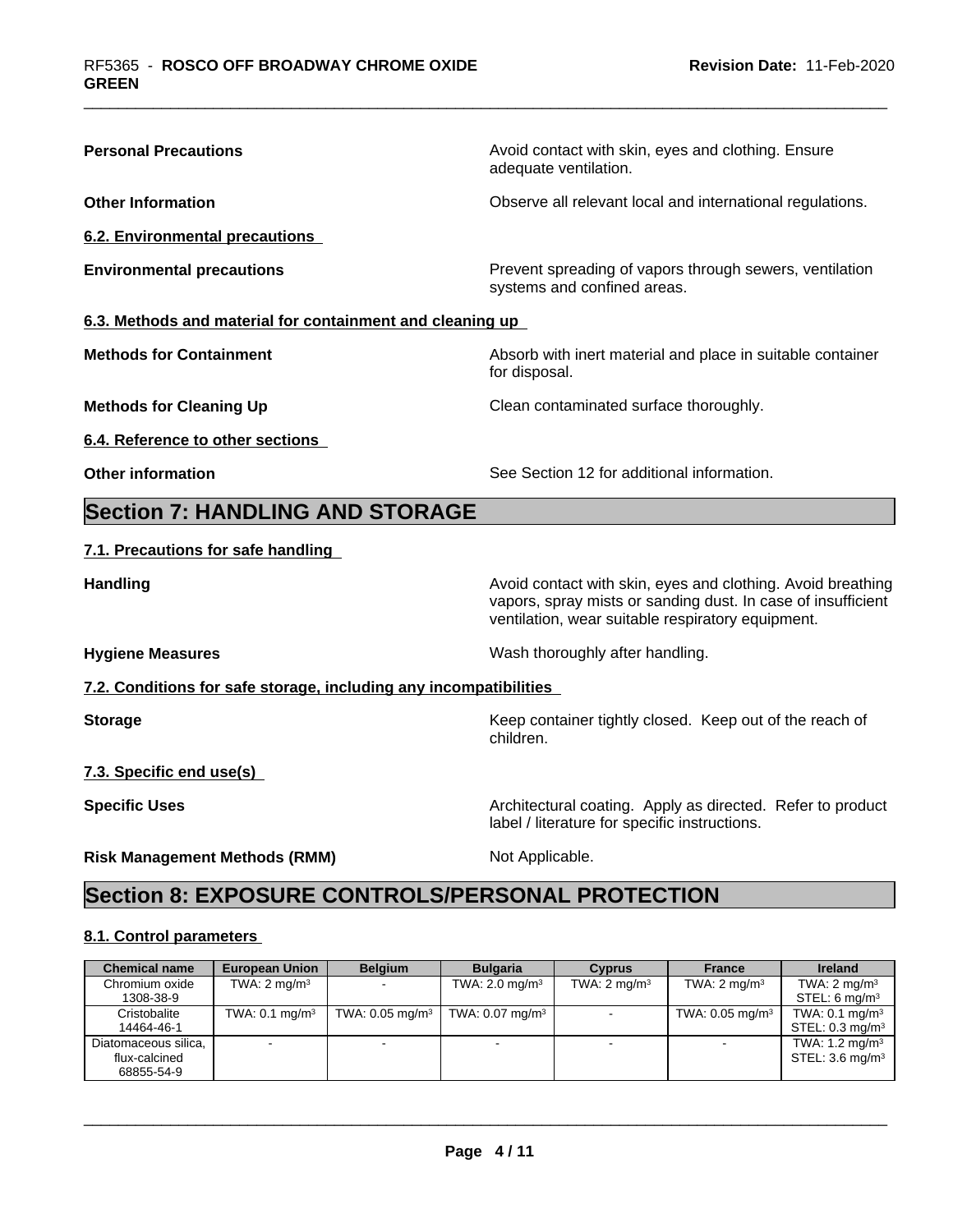### \_\_\_\_\_\_\_\_\_\_\_\_\_\_\_\_\_\_\_\_\_\_\_\_\_\_\_\_\_\_\_\_\_\_\_\_\_\_\_\_\_\_\_\_\_\_\_\_\_\_\_\_\_\_\_\_\_\_\_\_\_\_\_\_\_\_\_\_\_\_\_\_\_\_\_\_\_\_\_\_\_\_\_\_\_\_\_\_\_\_\_\_\_ RF5365 - **ROSCO OFF BROADWAY CHROME OXIDE GREEN**

| Propylene glycol<br>$57 - 55 - 6$                   |                                |                                                         |                                                       |  |                                |                                                              |                            | TWA: $10 \text{ mg/m}^3$<br>TWA: 150 ppm<br>TWA: 470 mg/m <sup>3</sup><br>STEL: 1410 mg/m <sup>3</sup><br>STEL: 30 mg/m <sup>3</sup><br>STEL: 450 ppm |
|-----------------------------------------------------|--------------------------------|---------------------------------------------------------|-------------------------------------------------------|--|--------------------------------|--------------------------------------------------------------|----------------------------|-------------------------------------------------------------------------------------------------------------------------------------------------------|
| <b>Chemical name</b>                                | Germany                        | Greece                                                  | <b>Hungary</b>                                        |  |                                | <b>Iceland</b>                                               | Italy                      | Latvia                                                                                                                                                |
| Chromium oxide<br>1308-38-9                         | TWA: $2 \text{ mg/m}^3$        | TWA: $0.5 \text{ mg/m}^3$                               |                                                       |  |                                |                                                              | TWA: 0.5 mg/m <sup>3</sup> | TWA: $1 \text{ mg/m}^3$<br>TWA: $2 \text{ mg/m}^3$                                                                                                    |
| Cristobalite<br>14464-46-1                          |                                | $\blacksquare$                                          | TWA: 0.15 mg/m <sup>3</sup>                           |  |                                | $0.15$ mg/m <sup>3</sup> TWA<br>$0.05$ mg/m <sup>3</sup> TWA |                            |                                                                                                                                                       |
| Diatomaceous silica,<br>flux-calcined<br>68855-54-9 | TWA: 0.3 mg/m <sup>3</sup>     |                                                         |                                                       |  |                                | 1.5 mg/m $3$ TWA                                             |                            |                                                                                                                                                       |
| Propylene glycol<br>$57 - 55 - 6$                   |                                | ٠                                                       | $\overline{a}$                                        |  |                                |                                                              |                            | TWA: $7 \text{ mg/m}^3$                                                                                                                               |
| <b>Chemical name</b>                                | Lithuania                      | <b>Netherlands</b>                                      | Poland                                                |  | Romania                        | <b>Spain</b>                                                 | <b>Sweden</b>              | <b>United</b><br>Kingdom                                                                                                                              |
| Chromium oxide<br>1308-38-9                         | TWA: $2 \text{ mg/m}^3$        | TWA: 0.5 mg/m <sup>3</sup><br>STEL: 1 mg/m <sup>3</sup> | TWA: 0.5 mg/m <sup>3</sup> TWA: 0.5 mg/m <sup>3</sup> |  | TWA: $2 \text{ mg/m}^3$        | TWA: $2 \text{ mg/m}^3$                                      |                            | TWA: 0.5 mg/m <sup>3</sup>                                                                                                                            |
| Cristobalite<br>14464-46-1                          | TWA: 0.05<br>mg/m <sup>3</sup> | TWA: 0.075<br>mg/m <sup>3</sup>                         | TWA: $0.1$ mg/m <sup>3</sup>                          |  | TWA: 0.05<br>mg/m <sup>3</sup> | TWA: 0.05<br>mg/m <sup>3</sup>                               |                            | TLV: 0.05 mg/m <sup>3</sup> TWA: 0.1 mg/m <sup>3</sup>                                                                                                |
| Diatomaceous silica,<br>flux-calcined<br>68855-54-9 |                                |                                                         | TWA: $2 \text{ mg/m}^3$<br>TWA: 1 $mg/m3$             |  |                                |                                                              |                            |                                                                                                                                                       |
| Propylene glycol<br>$57 - 55 - 6$                   | TWA: $7 \text{ mg/m}^3$        | $\sim$                                                  | TWA: 100 mg/m <sup>3</sup>                            |  | $\blacksquare$                 | $\sim$                                                       | $\blacksquare$             | TWA: 150 ppm<br>TWA: 474 mg/m <sup>3</sup><br>TWA: 10 mg/m <sup>3</sup><br>STEL: 450 ppm<br><b>STEL: 1422</b><br>mg/m <sup>3</sup>                    |

### **8.2. Exposure controls**

**Occupational exposure controls**

**Personal Protective Equipment**

**Engineering Measures Ensure adequate ventilation, especially in confined areas.** 

**Respiratory Protection In case of insufficient ventilation wear suitable respiratory** equipment.

**Eye Protection** Safety glasses with side-shields.

**Skin Protection Skin Protection Lightweight protective clothing.** 

Hand protection **Impervious** gloves.

**Hygiene Measures Avoid contact with skin, eyes and clothing. Remove and Avoid contact with skin, eyes and clothing. Remove and Avoid contact with skin, eyes and clothing. Remove and** wash contaminated clothing before re-use. Wash thoroughly after handling.

# **Section 9: PHYSICAL AND CHEMICAL PROPERTIES**

### **9.1. Information on basic physical and chemical properties**

**Appearance** liquid<br> **Appearance** liquid<br> **Odor** 

**Odor** little or no odor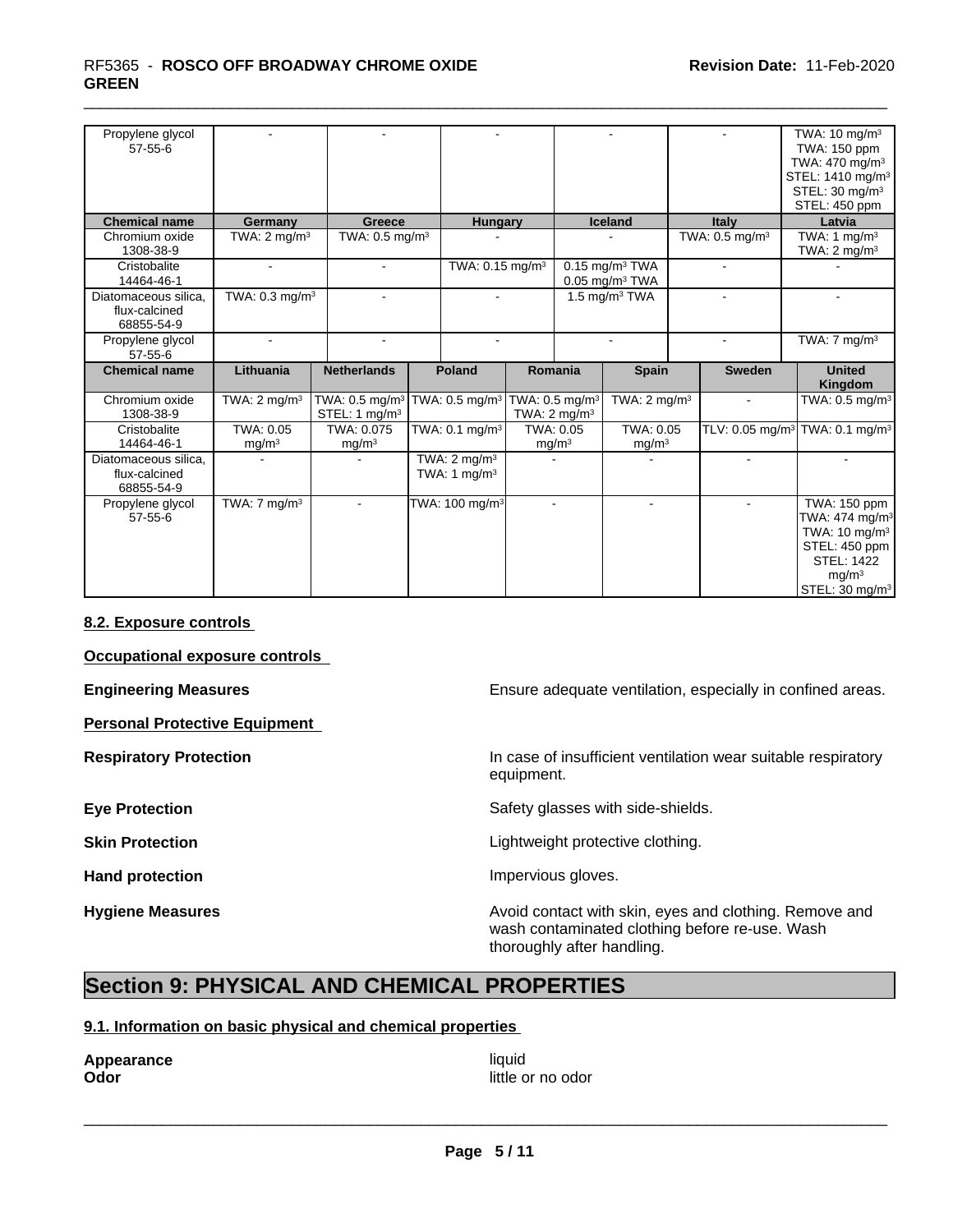| <b>Odor Threshold</b>                | No information available |                        |
|--------------------------------------|--------------------------|------------------------|
| <b>Property</b>                      | <b>Values</b>            | <b>Remarks/ Method</b> |
| Density (g/L)                        | 1186 - 1234              | None known             |
| <b>Relative Density</b>              | $1.18 - 1.23$            |                        |
| рH                                   | No information available | None known             |
| <b>Viscosity (cps)</b>               | No information available | None known             |
| Solubility(ies)                      | No information available | None known             |
| <b>Water solubility</b>              | No information available | None known             |
| <b>Evaporation Rate</b>              | No information available | None known             |
| Vapor pressure                       | No information available | None known             |
| Vapor density                        | No information available | None known             |
| Wt. % Solids                         | $35 - 45$                | None known             |
| Vol. % Solids                        | $25 - 35$                | None known             |
| Wt. % Volatiles                      | $55 - 65$                | None known             |
| <b>Vol. % Volatiles</b>              | $65 - 75$                | None known             |
| <b>Boiling Point (°C)</b>            | 100                      | None known             |
| <b>Freezing Point (°C)</b>           | 0                        | None known             |
| Melting Point (°C)                   | No information available | None known             |
| <b>Pour Point</b>                    | No information available | None known             |
| Flash Point (°C)                     | Not applicable           | None known             |
| <b>Flammability (solid, gas)</b>     | No information available | None known             |
| <b>Upper flammability limit:</b>     | No information available | None known             |
| Lower flammability limit:            | No information available | None known             |
| <b>Autoignition Temperature (°C)</b> | No information available | None known             |
| Decomposition Temperature (°C)       | No information available | None known             |
| <b>Partition coefficient</b>         | No information available | None known             |
| <b>Explosive properties</b>          | No information available | None known             |
| <b>Oxidizing Properties</b>          | No information available | None known             |

# **Section 10: STABILITY AND REACTIVITY**

| 10.1. Reactivity<br><b>Reactivity</b>     | Not Applicable.                          |
|-------------------------------------------|------------------------------------------|
| 10.2. Chemical stability                  |                                          |
| <b>Chemical Stability</b>                 | Stable under normal conditions.          |
| 10.3. Possibility of hazardous reactions  |                                          |
| <b>Possibility of hazardous reactions</b> | None under normal conditions of use.     |
| 10.4. Conditions to avoid                 |                                          |
| <b>Conditions to avoid</b>                | Prevent from freezing.                   |
| 10.5. Incompatible materials              |                                          |
| <b>Incompatible Materials</b>             | No materials to be especially mentioned. |
| 10.6. Hazardous decomposition products    |                                          |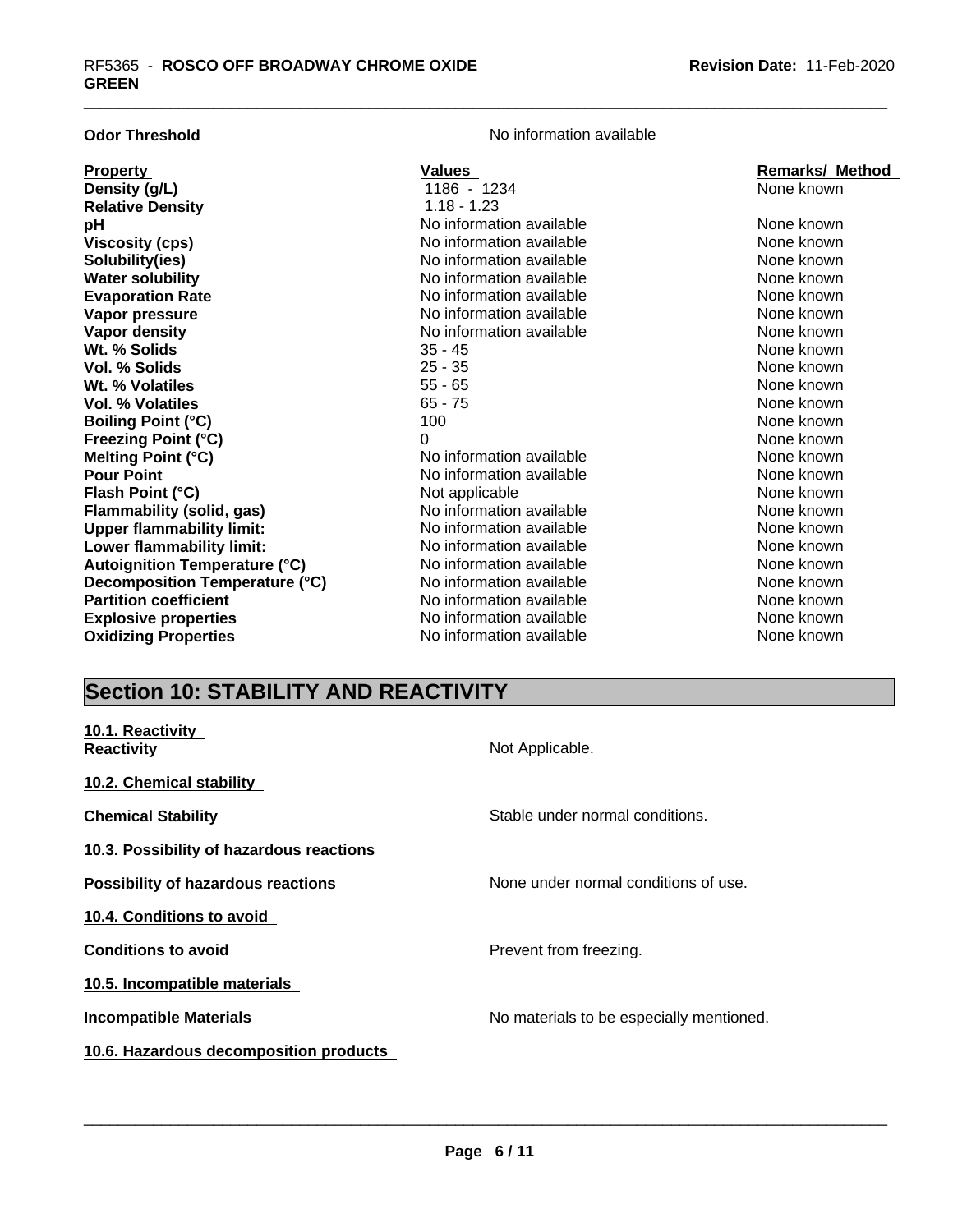**Hazardous Decomposition Products** None under normal conditions of use.

# **Section 11: TOXICOLOGICAL INFORMATION**

### **11.1. Information on toxicological effects**

| <b>Inhalation</b>     | There is no data available for this product. |
|-----------------------|----------------------------------------------|
| Eye contact           | There is no data available for this product. |
| <b>Skin contact</b>   | There is no data available for this product. |
| Ingestion             | There is no data available for this product. |
| <b>Acute Toxicity</b> |                                              |

### **Component Information**

**Product Information**

| <b>Chemical name</b>                                                      | Oral LD50             | <b>Dermal LD50</b>       | <b>Inhalation LC50</b>               |
|---------------------------------------------------------------------------|-----------------------|--------------------------|--------------------------------------|
| Chromium oxide<br>1308-38-9                                               | 10000                 |                          |                                      |
| Propylene glycol<br>$57 - 55 - 6$                                         | $= 20$ g/kg (Rat)     | $= 20800$ mg/kg (Rabbit) |                                      |
| Titanium dioxide<br>13463-67-7                                            | $> 10000$ mg/kg (Rat) |                          |                                      |
| Aluminum oxide<br>1344-28-1                                               | $>$ 5000 mg/kg (Rat)  |                          |                                      |
| Distillates, petroleum,<br>solvent-refined heavy paraffinic<br>64741-88-4 | $>$ 5000 mg/kg (Rat)  | $>$ 2000 mg/kg (Rabbit)  | $> 5530$ mg/m <sup>3</sup> (Rat) 4 h |

### **Skin corrosion/irritation No information available.** No information available.

**Eye damage/irritation Eye damage/irritation No information available.** 

# **Sensitization Sensitization Sensitizing effects known.**

**Mutagenic Effects Mutagenic Effects No information available.** 

 $\overline{\phantom{a}}$  ,  $\overline{\phantom{a}}$  ,  $\overline{\phantom{a}}$  ,  $\overline{\phantom{a}}$  ,  $\overline{\phantom{a}}$  ,  $\overline{\phantom{a}}$  ,  $\overline{\phantom{a}}$  ,  $\overline{\phantom{a}}$  ,  $\overline{\phantom{a}}$  ,  $\overline{\phantom{a}}$  ,  $\overline{\phantom{a}}$  ,  $\overline{\phantom{a}}$  ,  $\overline{\phantom{a}}$  ,  $\overline{\phantom{a}}$  ,  $\overline{\phantom{a}}$  ,  $\overline{\phantom{a}}$ 

### **Carcinogenic effects**

The table below indicates whether each agency has listed any ingredient as a carcinogen.

| <b>Chemical name</b> | <b>European Union</b> | <b>IARC</b>                    |
|----------------------|-----------------------|--------------------------------|
| Cristobalite         |                       | l - Human Carcinogen           |
| 14464-46-1           |                       |                                |
| Titanium dioxide     |                       | 2B - Possible Human Carcinogen |
| 13463-67-7           |                       |                                |

• Crystalline Silica has been determined to be carcinogenic to humans by IARC (1) when in respirable form. Risk of cancer depends on duration and level of inhalation exposure to spray mist or dust from sanding the dried pa cancer depends on duration and level of inhalation exposure to spray mist or dust from sanding the dried paint.• Although IARC has classified titanium dioxide as possibly carcinogenic to humans (2B), their summary concludes: "No significant exposure to titanium dioxide is thought to occur during the use of products in which titanium dioxide is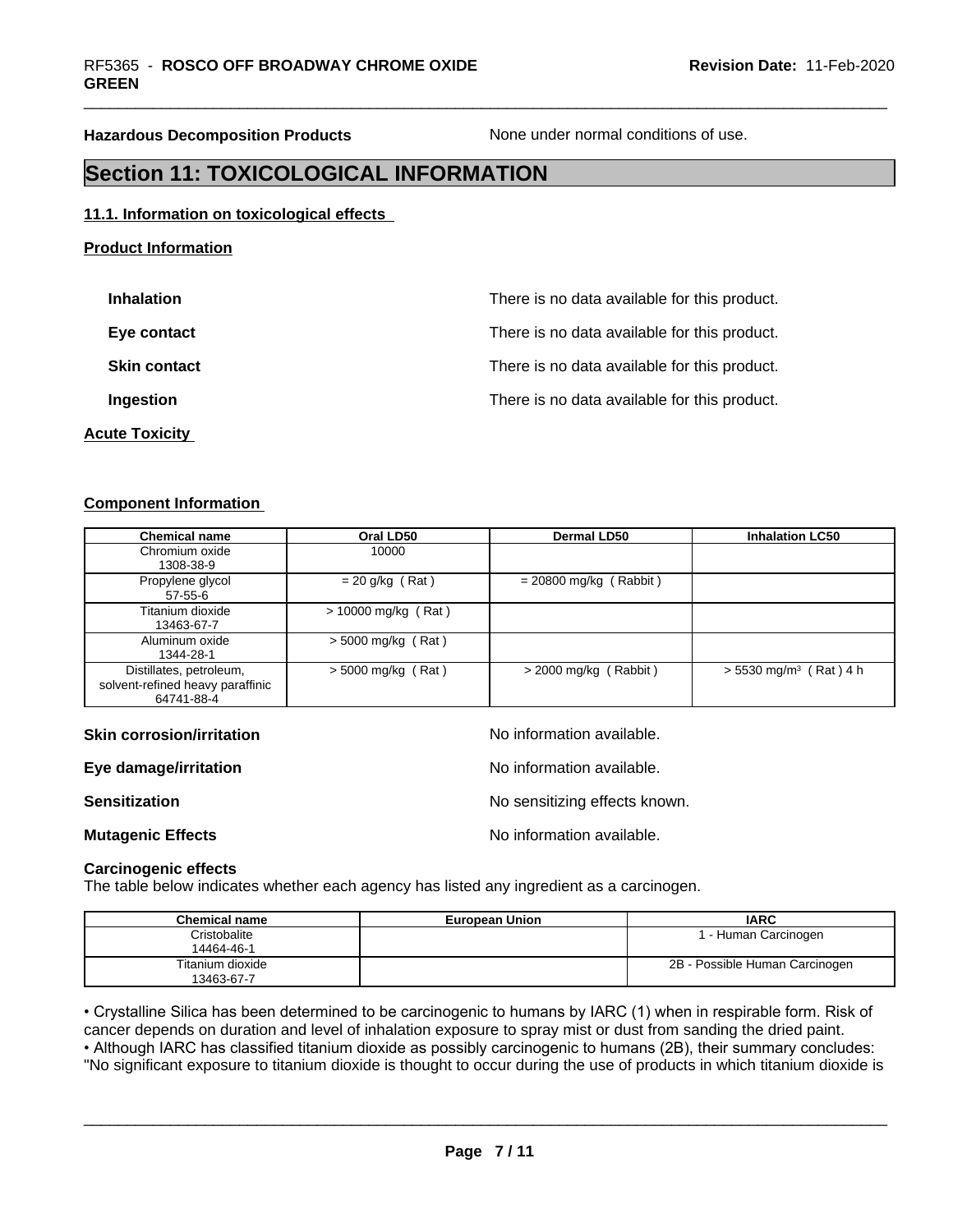bound to other materials, such as paint."

### **Legend**

IARC - International Agency for Research on Cancer

| <b>Reproductive Effects</b>     | No information available.                                                     |
|---------------------------------|-------------------------------------------------------------------------------|
| <b>Developmental Effects</b>    | No information available.                                                     |
| <b>STOT - single exposure</b>   | No information available.                                                     |
| <b>STOT - repeated exposure</b> | Causes damage to organs through prolonged or repeated<br>exposure if inhaled. |
| <b>Neurological Effects</b>     | No information available.                                                     |
| <b>Target organ effects</b>     | No information available.                                                     |
| <b>Symptoms</b>                 | No information available.                                                     |
| <b>Aspiration Hazard</b>        | No information available.                                                     |

# **Section 12: ECOLOGICAL INFORMATION**

### **12.1. Toxicity**

The environmental impact of this product has not been fully investigated

| <b>Chemical name</b>             | Algae/aguatic plants             | Fish                             | Crustacea                     |
|----------------------------------|----------------------------------|----------------------------------|-------------------------------|
| Chromium oxide                   |                                  | LC50: >10000mg/L (96h, Danio     |                               |
| 1308-38-9                        |                                  | rerio)                           |                               |
| Propylene glycol                 | $EC50: = 19000mg/L$ (96h,        | LC50 41 - 47 mL/L Oncorhynchus   | $EC50 > 1000$ mg/L (48 h)     |
| $57-55-6$                        | Pseudokirchneriella subcapitata) | mykiss $(96 h)$                  | $EC50 > 10000$ mg/L (24 h)    |
|                                  |                                  | $LC50 = 710$ mg/L Pimephales     |                               |
|                                  |                                  | promelas (96 h)                  |                               |
|                                  |                                  | $LC50 = 51600$ mg/L Oncorhynchus |                               |
|                                  |                                  | mykiss $(96 h)$                  |                               |
|                                  |                                  | $LC50 = 51400$ mg/L Pimephales   |                               |
|                                  |                                  | promelas (96 h)                  |                               |
| Distillates, petroleum,          |                                  | LC50: >5000mg/L (96h,            | EC50: >1000mg/L (48h, Daphnia |
| solvent-refined heavy paraffinic |                                  | Oncorhynchus mykiss)             | magna)                        |
| 64741-88-4                       |                                  |                                  |                               |

### **12.2. Persistence and degradability**

### **Persistence / Degradability No information available.**

**12.3. Bioaccumulative potential**

**Bioaccumulation** There is no data for this product.

### **12.4. Mobility in soil**

**Mobility in soil Mobility in soil Mobility in soil Mo Mo information available.**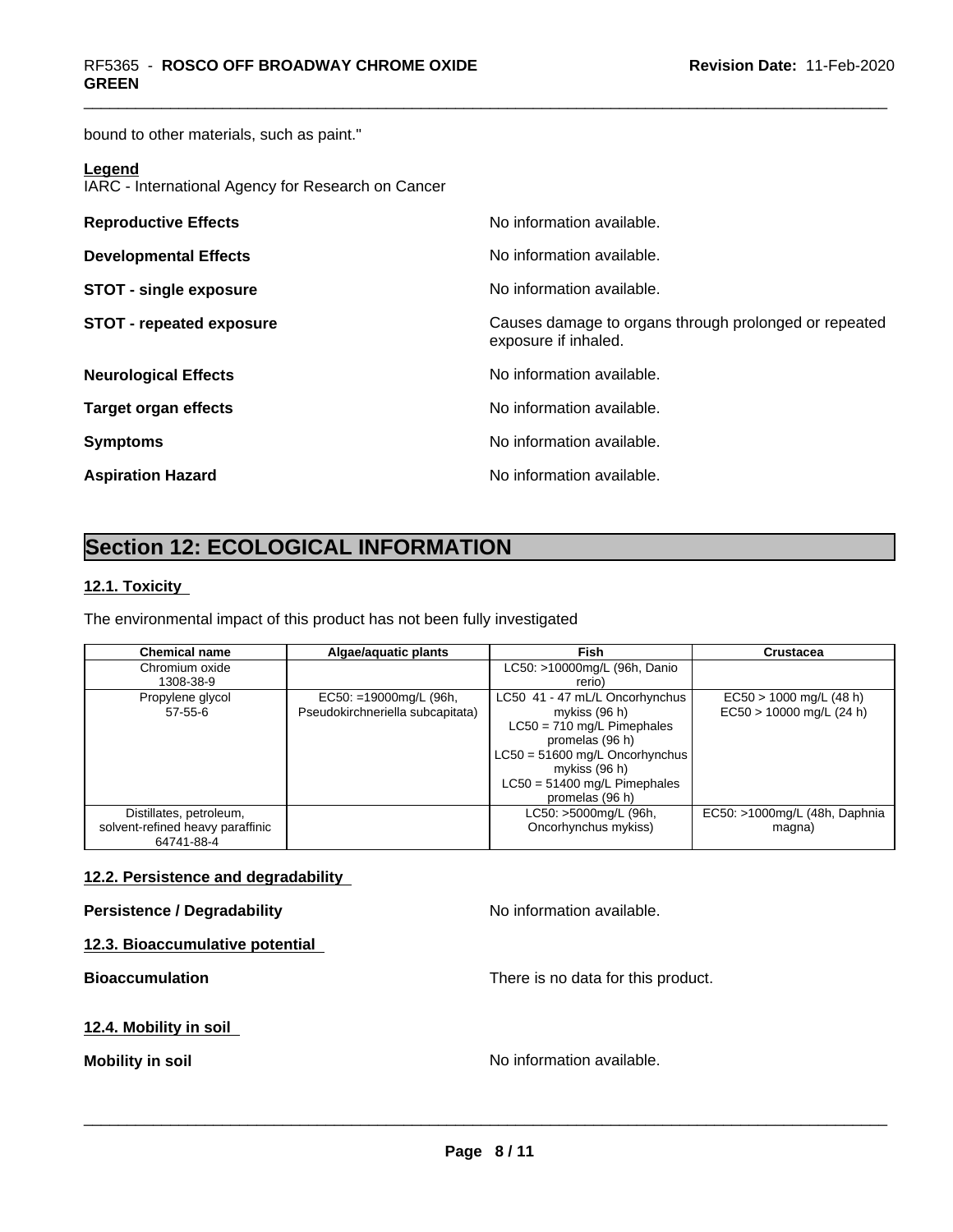### **Mobility in Environmental Media** Noinformation available.

### **12.5. Results of PBT and vPvB assessment**

### **PBT and vPvB assessment** No information available.

| <b>Chemical name</b>                                                   | <b>PBT and vPvB assessment</b>                 |
|------------------------------------------------------------------------|------------------------------------------------|
| Chromium oxide<br>1308-38-9                                            | The substance is not PBT / vPvB PBT assessment |
|                                                                        | does not apply                                 |
| Diatomaceous silica, flux-calcined<br>68855-54-9                       | PBT assessment does not apply                  |
| Propylene glycol                                                       | The substance is not PBT / vPvB PBT assessment |
| $57 - 55 - 6$                                                          | does not apply                                 |
| Titanium dioxide                                                       | The substance is not PBT / vPvB PBT assessment |
| 13463-67-7                                                             | does not apply                                 |
| Aluminum oxide                                                         | The substance is not PBT / vPvB PBT assessment |
| 1344-28-1                                                              | does not apply                                 |
| Distillates, petroleum, solvent-refined heavy paraffinic<br>64741-88-4 | The substance is not PBT / vPvB                |

### **12.6. Other adverse effects**

**Other adverse effects** No information available

# **Section 13: DISPOSAL CONSIDERATIONS**

### **13.1. Waste treatment methods**

**EWC waste disposal No No information available EWC** waste disposal No

**Waste from Residues/Unused Products** Dispose of in accordance with the European Directives on waste and hazardous waste.

**Contaminated Packaging <b>Empty Containers** should be taken for local recycling, recovery or waste disposal.

 $\overline{\phantom{a}}$  ,  $\overline{\phantom{a}}$  ,  $\overline{\phantom{a}}$  ,  $\overline{\phantom{a}}$  ,  $\overline{\phantom{a}}$  ,  $\overline{\phantom{a}}$  ,  $\overline{\phantom{a}}$  ,  $\overline{\phantom{a}}$  ,  $\overline{\phantom{a}}$  ,  $\overline{\phantom{a}}$  ,  $\overline{\phantom{a}}$  ,  $\overline{\phantom{a}}$  ,  $\overline{\phantom{a}}$  ,  $\overline{\phantom{a}}$  ,  $\overline{\phantom{a}}$  ,  $\overline{\phantom{a}}$ 

**Other Information** Maste codes should be assigned by the user based on the user based on the application for which the product was used.

# **Section 14: TRANSPORT INFORMATION**

| <b>IMDG</b> | Not regulated |
|-------------|---------------|
| RID         | Not regulated |
| <b>ADR</b>  | Not regulated |
| <b>ADN</b>  | Not regulated |
| <b>IATA</b> | Not regulated |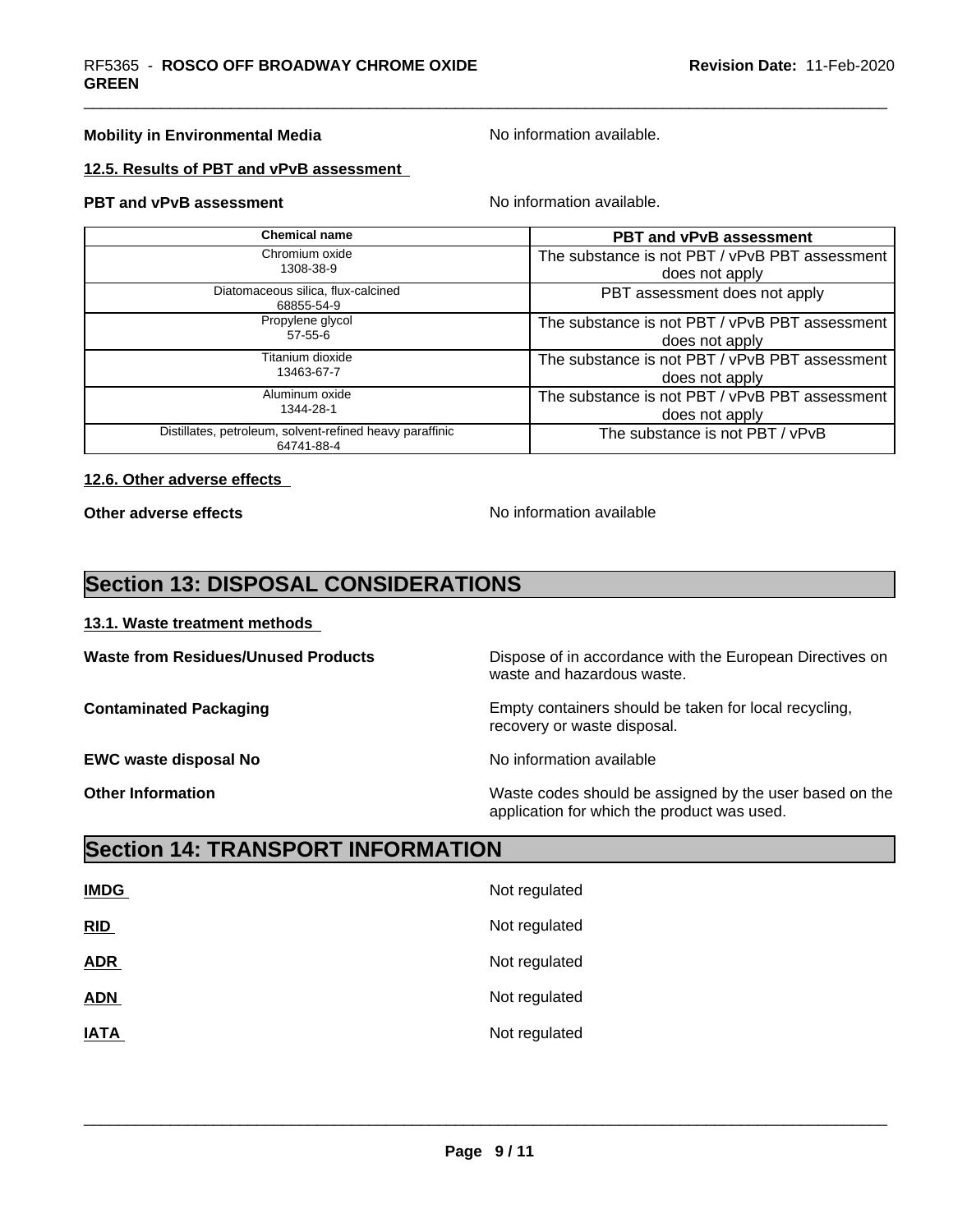# **Section 15: REGULATORY INFORMATION**

### **15.1. Safety, health and environmental regulations/legislation specific for the substance or mixture**

### **Occupational Illnesses (R-463-3, France)**

| Chemical name    | French RG number |
|------------------|------------------|
| Cristobalite     | <b>RG 25</b>     |
| 14464-46-1       |                  |
| Propylene glycol | <b>RG 84</b>     |
| $57 - 55 - 6$    |                  |

### **European Union**

Take note of Directive 98/24/EC on the protection of the health and safety of workers from the risks related to chemical agents at work

### **International Inventories**

| <b>AICS</b>                   | No - Not all of the components are listed. |
|-------------------------------|--------------------------------------------|
| <b>DSL: Canada</b>            | Yes - All components are listed or exempt. |
| <b>EINECS: European Union</b> | No - Not all of the components are listed. |
| <b>ENCS</b>                   | No - Not all of the components are listed. |
| <b>IECSC</b>                  | No - Not all of the components are listed. |
| <b>KECL (Annex 1)</b>         | No - Not all of the components are listed. |
| <b>PICCS</b>                  | No - Not all of the components are listed. |
| <b>TSCA: United States</b>    | Yes - All components are listed or exempt. |

### **Legend**

 **AICS** - Australian Inventory of Chemical Substances  **DSL/NDSL** - Canadian Domestic Substances List/Non-Domestic Substances List  **IECSC** - China Inventory of Existing Chemical Substances  **EINECS/ELINCS** - European Inventory of Existing Chemical Substances/European List of Notified Chemical Substances  **ENCS** - Japan Existing and New Chemical Substances  **KECL** - Korean Existing and Evaluated Chemical Substances  **PICCS** - Philippines Inventory of Chemicals and Chemical Substances

 **TSCA** - United States Toxic Substances Control Act Section 8(b) Inventory

### **15.2. Chemical safety assessment**

### **Chemical Safety Report** No information available

 $\overline{\phantom{a}}$  ,  $\overline{\phantom{a}}$  ,  $\overline{\phantom{a}}$  ,  $\overline{\phantom{a}}$  ,  $\overline{\phantom{a}}$  ,  $\overline{\phantom{a}}$  ,  $\overline{\phantom{a}}$  ,  $\overline{\phantom{a}}$  ,  $\overline{\phantom{a}}$  ,  $\overline{\phantom{a}}$  ,  $\overline{\phantom{a}}$  ,  $\overline{\phantom{a}}$  ,  $\overline{\phantom{a}}$  ,  $\overline{\phantom{a}}$  ,  $\overline{\phantom{a}}$  ,  $\overline{\phantom{a}}$ 

## **Section 16: OTHER INFORMATION**

### **Full text of H-Statements referred to under section 3**

H304 - May be fatal if swallowed and enters airways

H361 - Suspected of damaging fertility or the unborn child

H372 - Causes damage to organs through prolonged or repeated exposure

H373 - May cause damage to organs through prolonged or repeated exposure

| <b>Classification procedure:</b>               | Expert judgment and weight of evidence determination |
|------------------------------------------------|------------------------------------------------------|
| Key literature references and sources for data | Data from internal and external sources              |
| <b>Prepared By</b>                             | <b>Product Stewardship Department</b>                |
|                                                |                                                      |